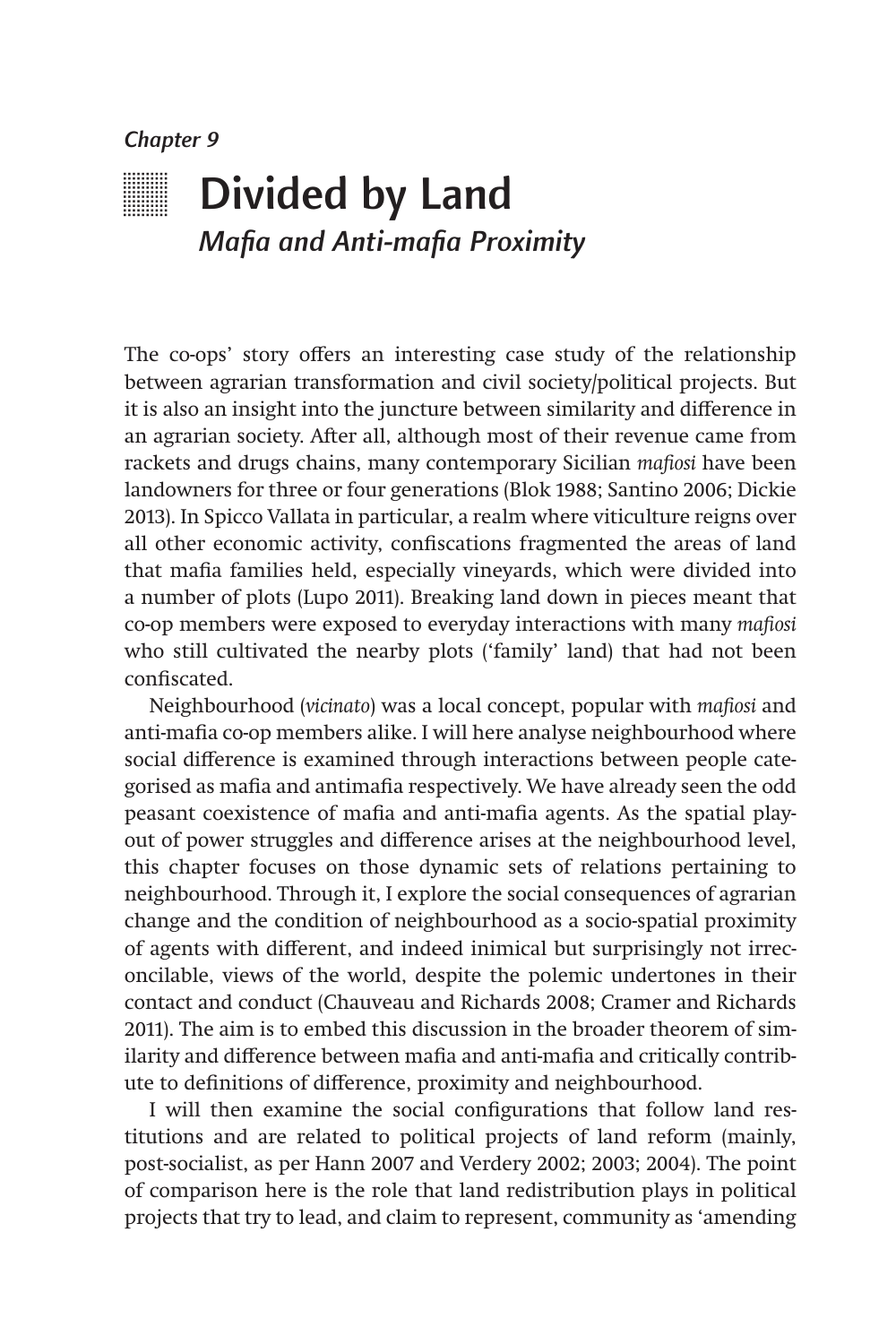wrongs' of the past (Fay and James 2009). The social presence of *mafiosi,*  a lingering social reality of active neighbourhood agents in the face of restitutions, distinguishes the Sicilian context from that of post-socialist discussions. Here, rather than pores in the land, we have on-going neighbourliness.

In this chapter I again highlight how these relations are on-going and rooted in projects that overlap as well as how this elucidates the embeddeness of co-ops in surprising social liaisons. Previously, such a point was made evident through discussions of the curious overlaps between anti-mafia and kinship or mafia and community that presented cooperatives with some contraditions. They were also brought forward in the unexpected divisions that ostensibly unifying ideologies of activism or practices of gossip brought about. Here the border-setting and the border-crossing between mafia and anti-mafia, from claiming ideological difference to re-affirming similarity, become more tangible. It is a situation that crucially unsettles the enclaving attempts in anti-mafia co-ops and illustrates their members' broader embeddedness in local sociality.

With confiscations and their shortcomings, we are being reminded of James Scott's reading of high modernism (1998; 2010; 2012), an idea of statal projects' detachment from grassroots realities in a critical fashion. While Scott conceives of the state as a field of externality towards society, in Sicily the anti-mafia state project competes for local ideas of community with the mafia. The intersubjective neighbourliness between people on each side nuances their antithesis. What is more, because an uncomfortable neighbourhood is not seen as a static outcome of state-level shifts but as the live interaction of players with different agendas on the ground, as per debates on post-socialism (as per Pine 2007 and Alexander and Humphrey 2007), this last chapter's narrative also brings us back to the 'from clans to co-ops' thought pattern of the book. Not all mafia land was confiscated, obviously, and that allowed for the paradox of a clans and co-ops neighbourhood.

## **The Story of Two Land Tracts**

#### *The Land Confiscations*

I have already described how Matteo Mandola, the managing director of the Consortium Progress and Law, argued that state confiscation 'corrects' the *mafioso* 'usurpation' of land that had 'originally been in the common domain' and was available to all. Mandola, along with other lawyers and legislators involved in the confiscations and distribution laws,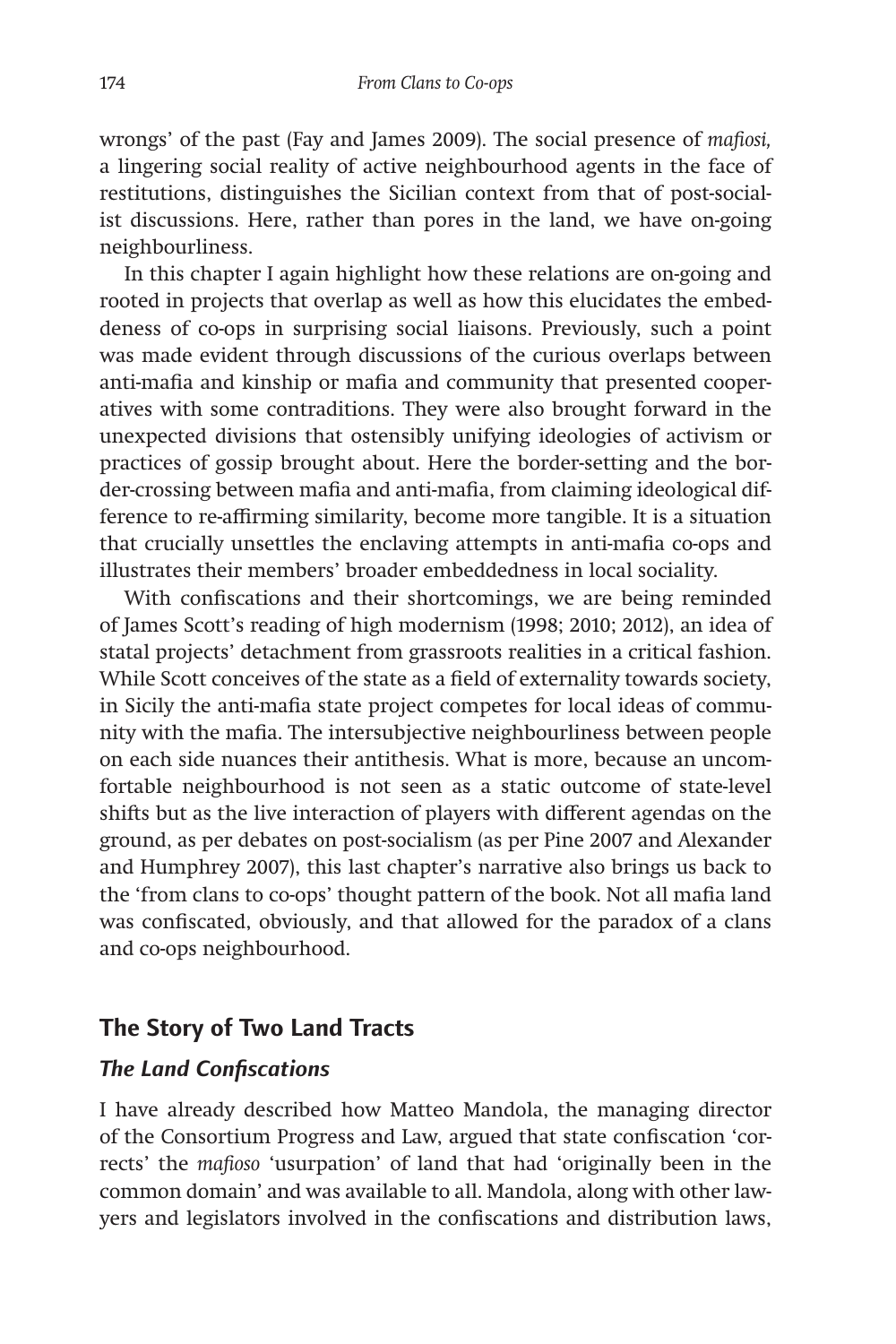told me that the law's aim was to isolate the *mafiosi* and place them at some distance from local people. The ideas on bad kinship and the exclusion of the co-ops from kin connectedness was part of this framework (see chapter 5, especially pages 103–109). This claim was also made to me several times by many cooperative administrators.

And yet, this insisted-upon creation of social distance and formation of a community immune from the mafia never fully materialised. What posed as a massive difference that was deemed unbridgeble was in fact a condition of oft-radical similarity in a reality more complicated than analyses of the anti-mafia project's legal-political configuration might suggest (Gunnarson 2015; Orlando 2003). This was similarly played out between local anti-mafia co-op members and local *mafiosi*, with co-op administrators more aware of drawing lines – and boundaries – between mafia and anti-mafia. As a member of the Falcone co-op, manual labourer Enzo, told me once,<sup>1</sup> 'Plot boundaries are an issue made of people, not just borders…. They are what people make of them'.

To understand this complexity, it is worth considering again the nature of the confiscations law, which *did not* apply to all mafia land in Spicco Vallata. The agricultural tracts considered in this book have different histories of acquisition, but in local contextual terms all fall into two broad categories. One sort comes to a mafia family as dowry or through the legitimate savings of the *mafioso* himself; in local discourse this is typically described as *familiare* (family) land. The other sort comes to a *mafioso* as a result of his illicit activities – for instance, extortion or money laundering – and is typified as *propria* (own) land. It was only this land that eventually became confiscated.

*Mafiosi* tended to buy, using drug funds, all the land tracts surrounding their original familial land, thereby raising their property and clout exponentially. As the outer circles had been acquired through drug money, they were confiscated. The anti-mafia cooperatives therefore 'ringed in' the mafia, since the latter had its legitimately acquired land in the centre of a series of concentric circles of owned property. This situation allowed for constant interaction between anti-mafia cooperative members and *mafiosi* through the contiguous land plots each controlled.

This is where a second central issue arises, one that runs through this book's analytical narrative; it concerns the social divisions within the anti-mafia cooperatives, which reflect a history of social relations that pre-dates the co-ops. As we have seen, the local worker-members cultivated small tracts of land (mainly vineyards) and worked for wages in agrarian settings for generations. Importantly, most had a history of agrarian labour on *mafiosi* land and longer histories of social relations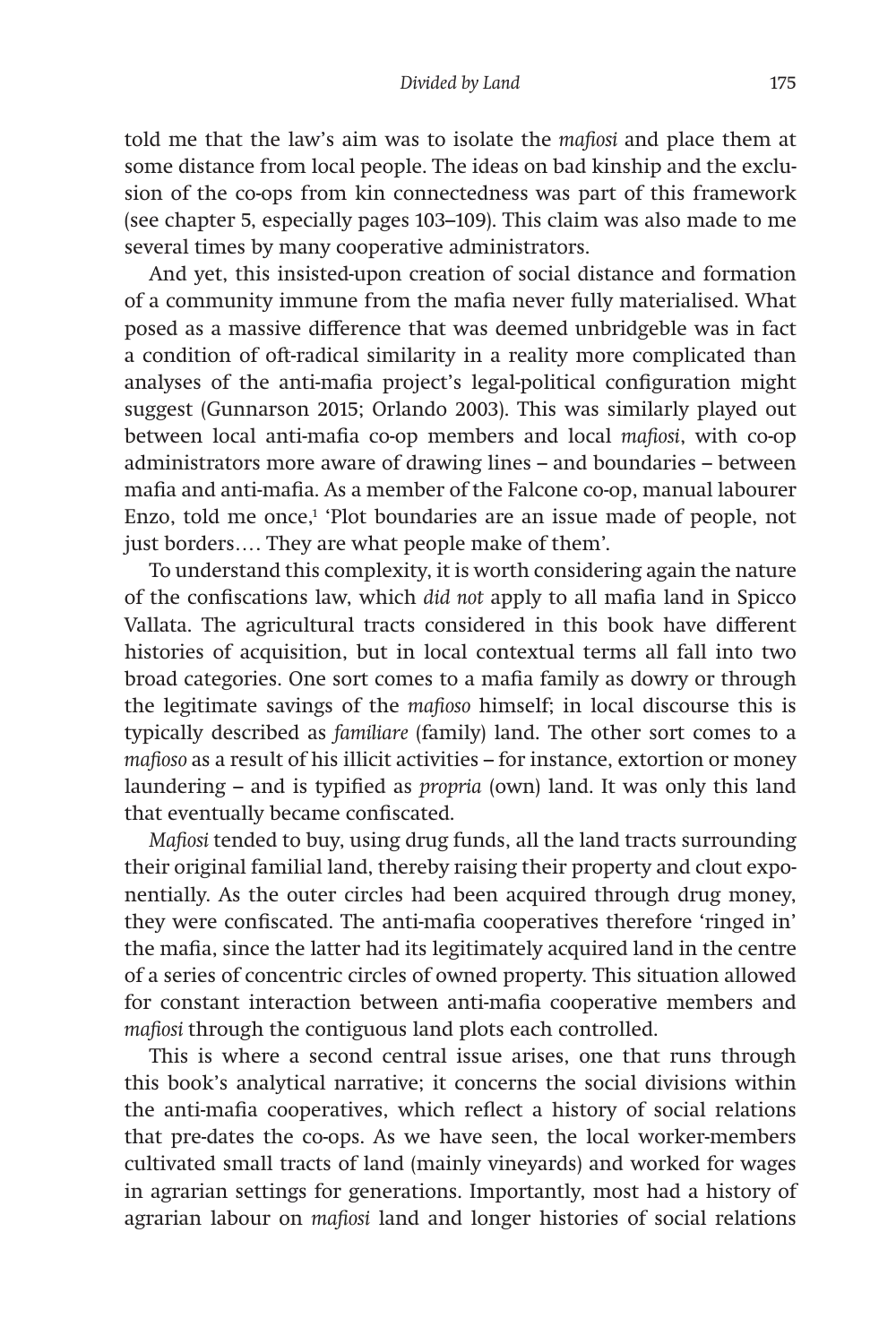with them, while administrators, on the other hand, rarely, if ever, visited the land plots. These two issues interact in the uncomfortable coexistence of family and confiscated land in the Sicilian landscape, as both workers and administrators were exposed to neighbourhood and degrees of familiarity with *mafiosi*. The co-op members had different reactions to these contacts, which often were related to their social background. Such contact with *mafiosi* infuriated the co-ops' administrators, while Spicco Vallata workers saw it in a positive light, as I shall show through two stories below.

## *'***Familiare'** *Land: The Story of Antonia Barbeto's Plot*

The Barbeto family has been central to the history of Spicco Vallata, Sicily, and indeed Italy itself. Their patrilineal genealogy produced three generations of leading figures of Cosa Nostra. The Barbetos, a multigenerational family of *mafiosi*, owned plots of land near their now-abandoned home on the outskirts of San Giovanni. The vineyards on this land were inherited by Antonia Barbeto, who then handed them to her older sons Giovanni and Vincenzo, both *mafiosi*, who were arrested in 1996 (Giovanni had already been convicted in absentia). The vineyards had not been confiscated because the mother was not part of the mafia and thus her assets did not derive from 'mafia activity'. The vineyards were therefore deemed *familiare* (familial) property.

Strolling around the impressive villa of the Barbetos with some of the Falcone cooperative workers, I ended up walking amongst the vines. Adamo and Nicola, both workers of the co-op, recalled a time in the mid-1990s when they worked together there on the harvest and agreed that the plots had, until recently, been very productive. Both men remarked what 'a pity' it was that, although not confiscated, these vineyards now lay uncultivated. They inspected the vines and showed me that the soil was no longer productive.

Antonia Barbeto had never involved herself in managing this vineyard, nor did she start to after Giovanni was imprisoned. Adamo said that he 'felt for the vineyard: 'It just shows how they feel for it . . . the mother could not cultivate this *familiare* plot, which she feels belongs to her son.' I enquired further as to what the workers' designation of this plot as '*familiare'* meant. Initially I had thought that, if vineyards belonged to a *mafia* family, they would be confiscated. Discussing these questions with lawyers and the Consortium administrators responsible for overlooking the confiscations project, I learned that the term 'familial' implied belonging to the family unit. From the point of view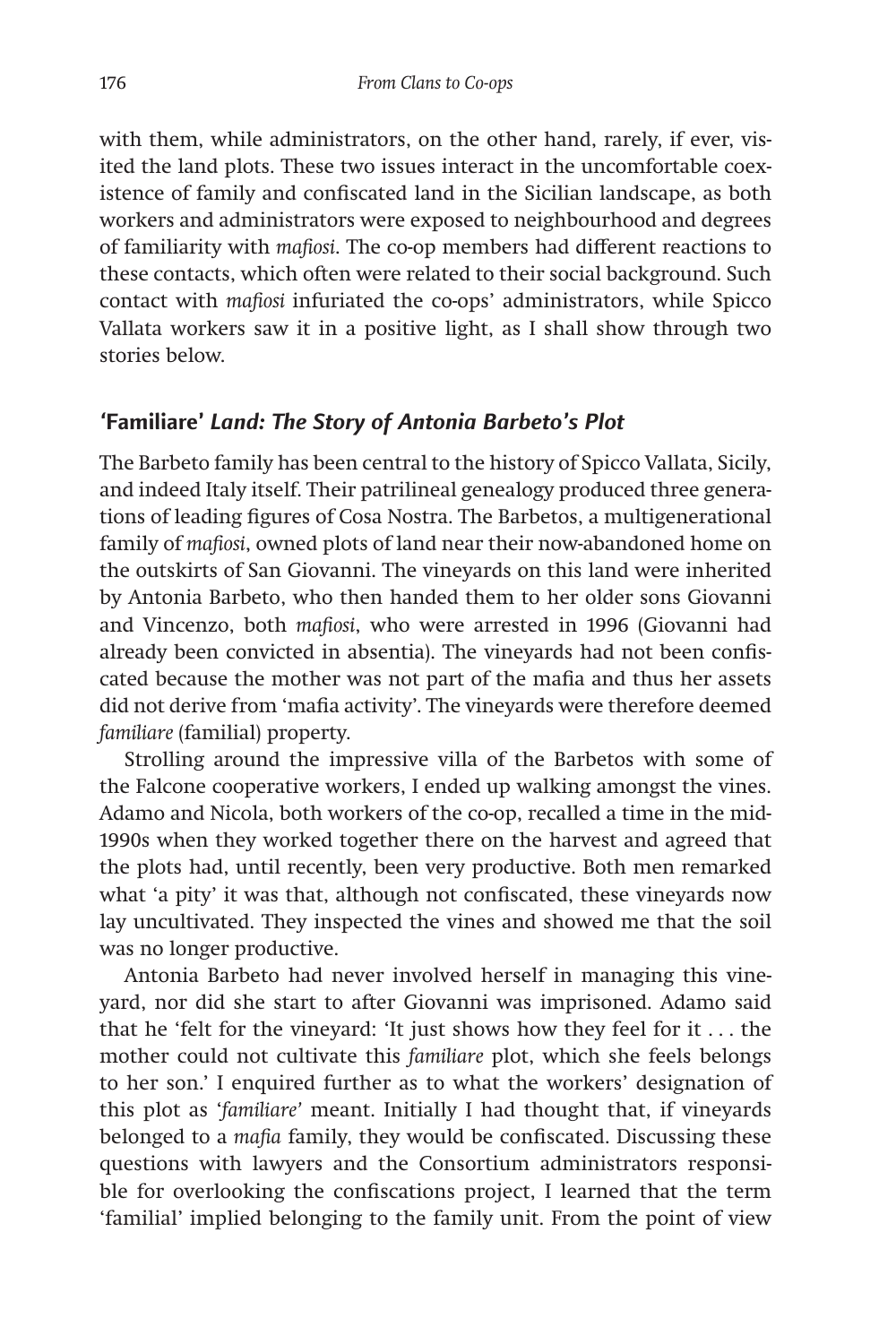of land confiscation, the term designated plots that had not been confiscated since it had been proven that the *mafioso* owner had acquired them through means other than the 'usurping' entailed in 'mafia accumulation activity' (Frigerio and Pati 2006). Inheritance and dowry were the main techniques by which *mafiosi* acquired land tracts with *familiare*  status. In the particular case at hand, Antonia Barbeto had bequeathed the legal title to a male child (a *mafioso*).

Adamo and Nicola are linked to this story of landownership through two kinds of relations: co-op membership on the one hand and a history of labour, as well as a relationship, with the Barbetos on the other. Through the land, they find themselves linked both to the cooperative, as members, and to the Barbetos, as ex-workers. These two kinds of contradictory affiliations each stand for the two axes of relations described earlier: the relationship between mafia and anti-mafia and between local anti-mafia workers and *mafiosi*. These are sets of relationships that are historically defined; for workers, they involve their own histories of work relations. *Familiare* also gives a sense of the familiarity between *mafiosi* and their old workers, in the sense of 'belonging to the family, not to the mafia'. In both cases, familiarity muddies the purities on which the anti-mafia project relies. Neighbourhood with *mafiosi* does this also. The co-existence of mafia *familiare* land side-by-side with their confiscated plots yielded surprising continuities in local practices. As with kinship and ideas of community, familiarity and neighbourhood belong to histories and continuities of social relations. I shall consider this further through the story of the plots of Mimmo Torinese, another local *mafioso.*

## *'***Propria***' Land: Torinese's Confiscated Tracts (and the Neighbourhood Thereof)*

Torinese was a renowned farmer. Like many of the village *mafiosi*, he had invested racket money in buying land, in addition to and adjoining his original familial land in a conscious strategy to expand. Some of his plots were now confiscated and managed by the Falcone cooperative, and some still belonged to his family due to their *familiare* status. Some cooperative members had vivid memories of working for the Torinese family. Even today, there were continuities with that recent past: two cooperative seasonal workers, outside their co-op work, still sporadically worked for the Torineses on their many *familiare* plots. Many of these Torinese plots, in turn, bordered on plots confiscated from them and now managed by the cooperatives.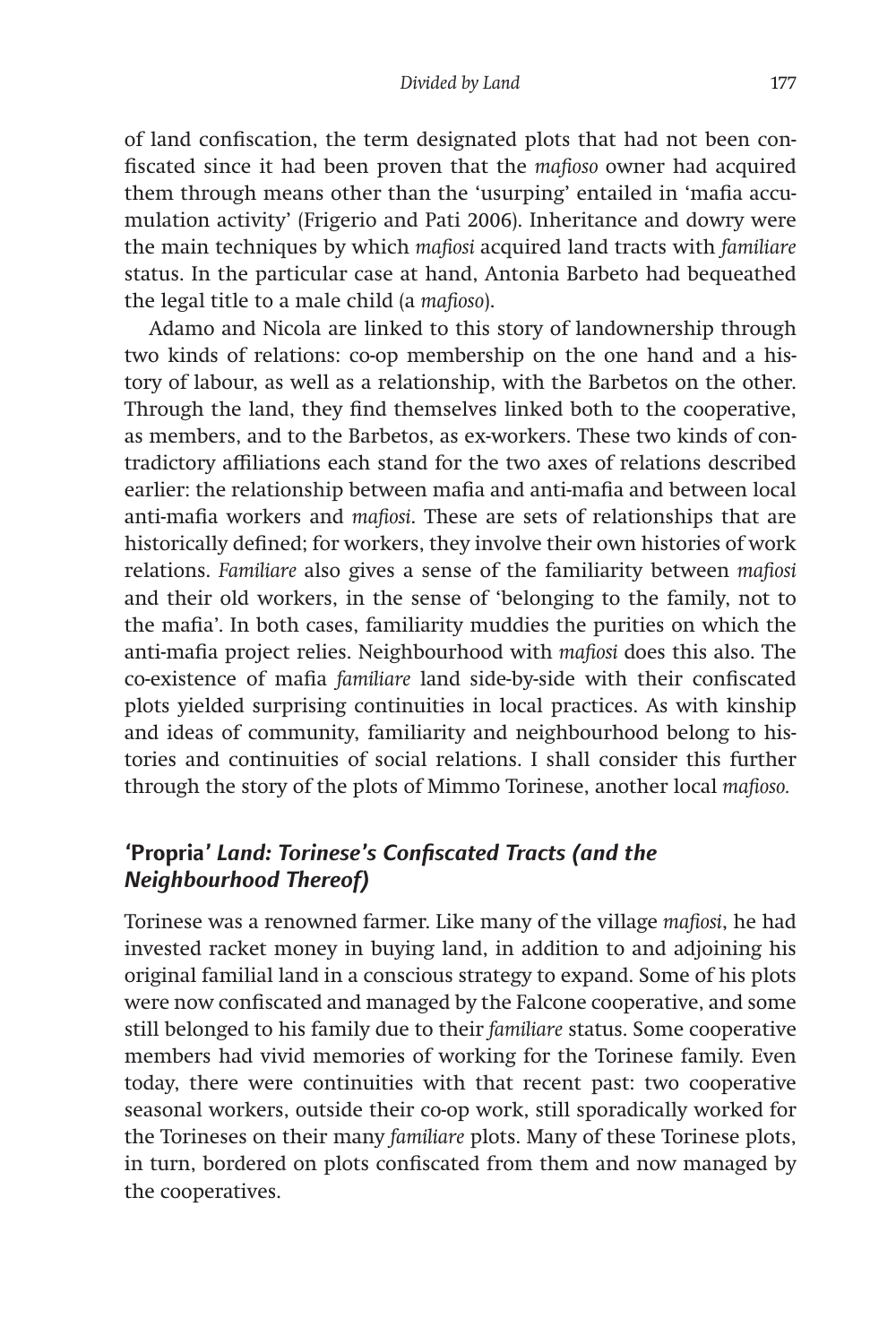When convicted, a *mafioso* has to prove the innocent origin of his assets in order to retain them (see also page 14). If he cannot support his claim that he acquired a landed piece of property in lawful ways, the property is presumed to be the outcome of his mafia activity and is thus associated with his mafia membership. By contrast to the category *familiare*, this is locally called 'own property' ('*proprietà propria*')*.* Land that falls into this category is confiscated because it is legally presumed to have been acquired through illicit means.

For example, Mimmo Torinese owned a vineyard in the territory of Reale (a Spicco Vallata village) that was used to launder drug money in the mid-1980s. The *mafioso* was the San Giovanni mafia leader from 1996 until his conviction in absentia in 1999 (he had taken over local mafia power after the downfall of the Barbetos). The land plot was confiscated in 1999 and passed to the property of the state. The Reale municipality then transferred its usufruct rights to the Falcone anti-mafia cooperative under a renewable free lease contract, valid for thirty years. Additionally, a related winery building surrounded by these vineyards had finally been confiscated from Mimmo Torinese in 2007. From March 2010 onwards, it became Cento, the cooperative's winery, bottling under the Falcone label.

Right next to a piece of confiscated land now used by the Falcone cooperative and also lying beside their winery, itself the product of confiscation and allocation, was a Torinese *familiare* tract that had not been confiscated. Early one April morning, Enzo and Piero, two local worker-members from the Falcone co-op, were working in this part of the Falcone vineyard with the Torinese *familiare* plot just a few yards away from them. Suddenly, Enzo's cell phone rang. It turned out to be Mimmo Torinese's forty-year-old son Ciccio, just out of prison, complaining, in the Sicilian dialect, that there was a problem with plot boundaries: he was asking to meet someone from the Falcone to discuss it.

The incident caused distress amongst Falcone administrators. Its president, Luca and its vice president Mina were particularly upset. They were absolutely against a meeting with people they were 'unable to reason with'. They insisted that the cooperative should call in the police as soon as possible; even if there was to be a meeting to discuss property boundaries, they wanted the *Carabinieri* to be present. 'Our boundaries are not to be negotiated at a *mafioso*'s phone call; these lands are not *just* plots; the state is invested in them,' Luca asserted to me. However, after they saw that the manual workforce team was adamant that there should be a meeting with the *mafioso* neighbour on this issue, Luca and Mina yielded to the workers' demands.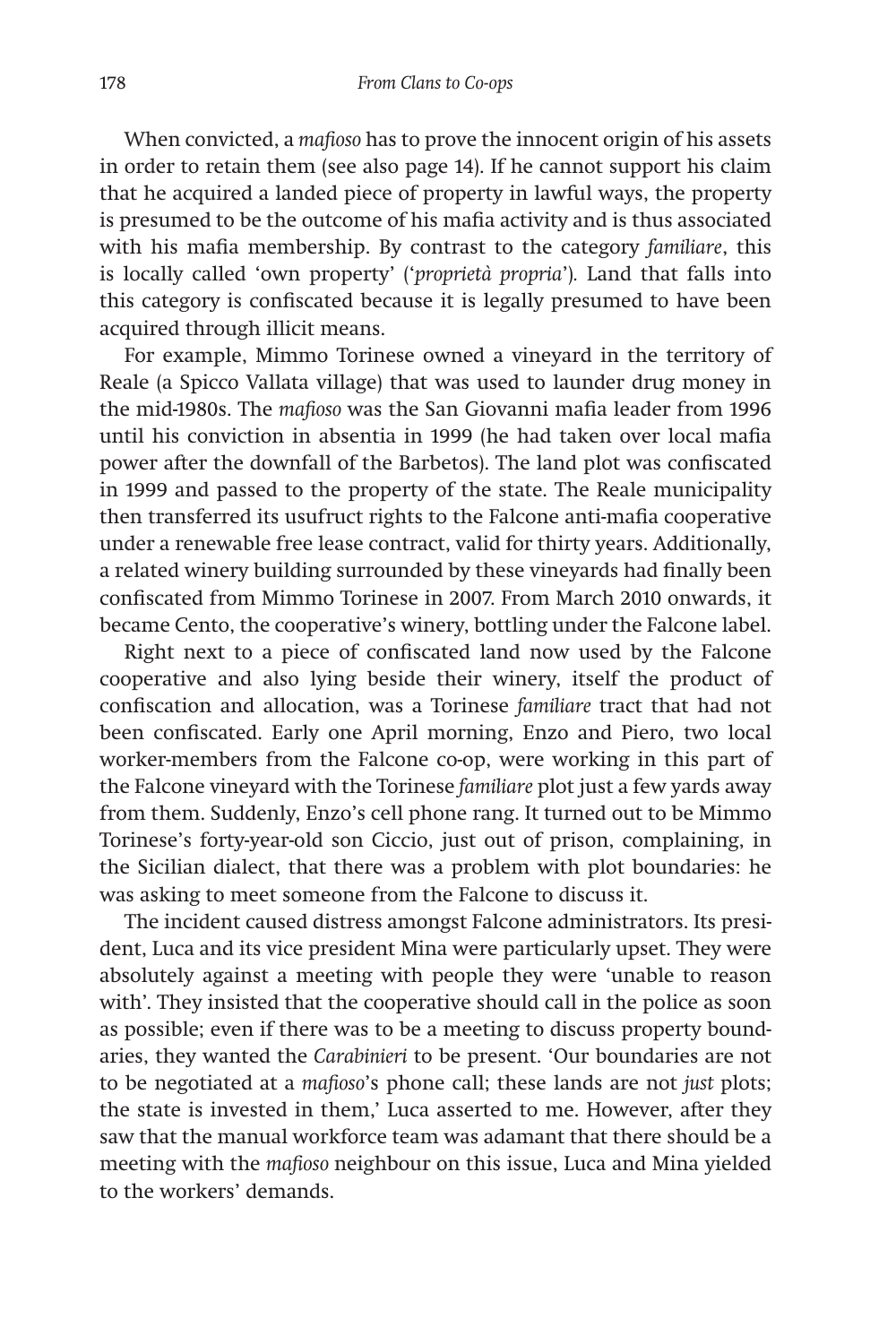The meeting was therefore arranged for the next morning at 6 am. It took place at exactly the boundary spot between the Torinese family plot and Falcone's confiscated plot at dawn. The facial features of the *mafioso*  were barely visible in the dim light, causing some distress; but the meeting went well. When I asked Enzo about it later in the day, he reported that '[Torinese] is a well-mannered gentleman. . . . His ways were noble and kind and he was very gentle and careful with us'.

Familiarity can take many forms. Having one's cellular phone number marks a familiarity already unacceptable for co-op administrators. Answering a phone call acknowledges that familiarity (Archambault 2013). Moreover, Ciccio Torinese's 'noble and kind ways', in addition to the fact that the co-op members had past or on-going work relations in that *familiare* plot, carried an intersubjective understanding on mutual sharing of the land. The remembrance of the 'past continuous unity of these plots', as Nicola suggested, was juxtaposed against the current experience of working a now-fragmented domain of confiscated and *familiare* plots where the historical connections of land had been reconfigured – leaving behind, however, on-going, lively neighbourhood relations between mafia and anti-mafia. For those cooperative members who, like Nicola, remembered working past harvests for the old *mafiosi* owners on these same plots, this sense of a 'lost past' was intensified. The remembrance of the land plots' unity reinforced the sense of neighbourliness that local workers maintained, namely that the boundaries of confiscated plots were less rigid in practice than in legal discourse.

What is more, Enzo and Piero realised that (ironically?) Torinese *did* have a rightful claim over the disputed piece of land between the two properties; he proved this to them by providing the legal documents during the meeting. Surprised, the co-op members checked them and admitted that the *mafioso* was legally right; they had, albeit by accident, extended their plot's boundaries, and trespassed on their neighbour's *familiare* property. The prestige of the *mafioso*, proven by his demeanour as reported by Enzo and Nicola, made him loom great; more imposing a figure than the current spread of his holdings would suggest him to.

## **Of Neighbourhood and Difference**

These two stories show splits in landownership and across the relations between co-op members. Both hamper the working of the anti-mafia project. They revolve around the kinds of engagements and continuities with mafia that the project finds it hard to deal with: the perseverance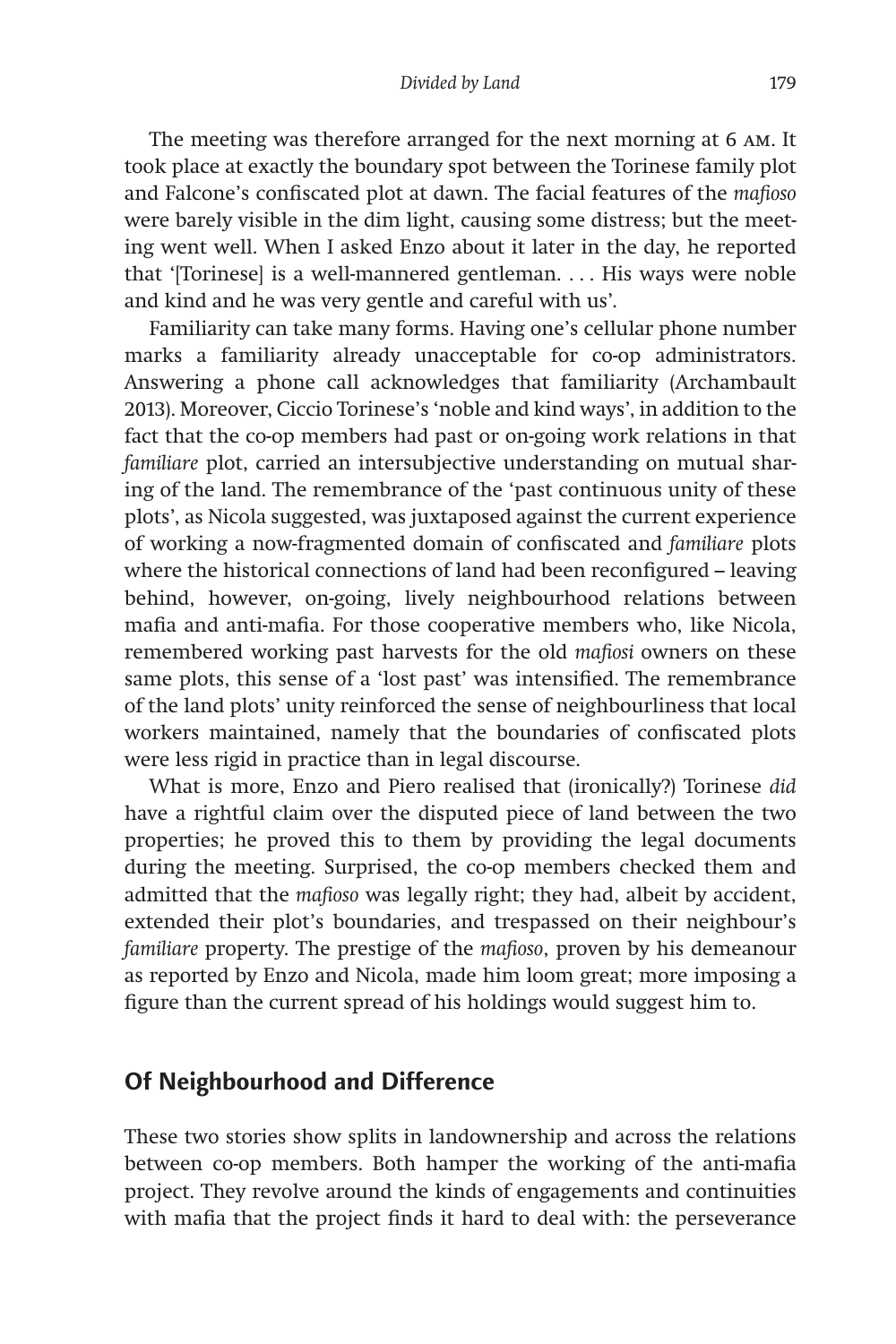of social relations (including labour histories or senses of 'noble and kind ways'). In my discussions with co-op members, the term 'neighbourhood' was not merely about physical space but appeared, rather, as a relational concept: it referred to the material realities of bordering plots across which people came into contact. As Adamo said, 'Here are the confiscated plots [managed by cooperatives], there are the non-confiscated plots [still managed by *mafiosi*], and among them, there is life'. The conceptual significance of their social experiences is important: the local workers, because of their long relation with the plots and with some *mafiosi* neighbours, were hardly repelled by *mafiosi*.

The task here is to decipher why the term 'neighbourhood' is not only true to the empirical data (*vicinato*) but is also analytically useful. Neighbourhood life can be a vigorous social process that embraces localised, face-to-face sociality, morality and lifeworlds, a scale of relations altogether different from the logic of groupings posed in difference. A stress on intersubjectivity and the formation of a 'we-relationship' among neighbours is relevant here (Henig 2012: 16–18). Such intersubjectivity within and across groups is shaped through a correlation of continuity and change: the 'we' can at times cut across the mafia/anti-mafia divide and associated differences. This 'we' can survive (or even be reinforced by) major changes: in the case of Henig, post-socialism and post-war transition in Bosnia.

The anthropology of post-socialist contexts has largely set the scene for exploring land restitutions and their socially configured outcomes. Interestingly, that is shaped in a 'from plan to clan' formation – from centralism to disarray (Stark 1990) – whereas this ethnography follows a 'from clans (to state) to co-ops' movement. At any rate, the conceptualisation of social relations around land found in this anthropology of 'transition' does not suffice to adequately tackle cases such as the Sicilian land restitution and resulting uncomfortable neighbourhood with *mafiosi*.

To be sure, post-socialist literature has noted the assignments of land rights to 'corrective' or 'successor' cooperatives in decollectivisation processes (Hann 2007: 302). In Sicily, a conceptual and political relocation of what land signifies is also pursued via a long and politicised (often anti-mafia) history of cooperativism that emerged from grassroots needs for organisation across local peasants (see Rakopoulos 2014a). But while in the post-socialist literature restitution laws appear as a meta-narrative (one following and renouncing socialism), the land's new (but *not* post-mafia) configurations in Sicily are parts of a political project to overcome the (still active) *mafiosi*.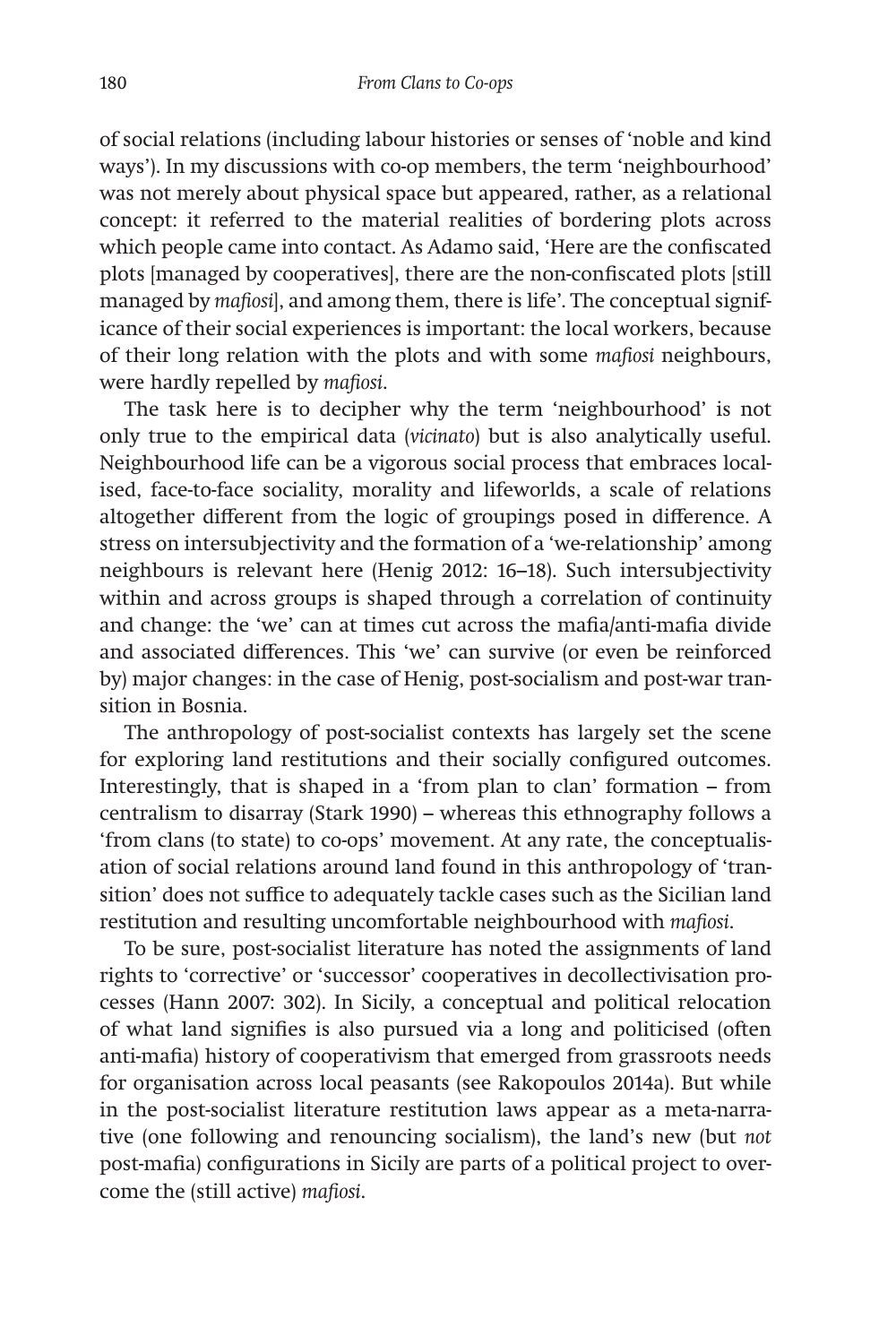*Divided by Land* 181

In the theory stemming from transition literatures, land is typically understood to be 'embedded' in the broader social relations in whom actors managing property are involved (Hann 1998: 1; 2009). In Sicily, there are tensions in the corrective cooperatives' internal relations, engendering further differentiations among members in the management of land. But unlike a transition, we have the coexistence of a project – the anti-mafia – and a group that revolves around historical but ongoing sets of social relations – the mafia – often entangled between them in 'community' rhetoric.

This coexistence results in people feeling that they belong to sets of social relations – involving locality or work history – that pre-date the cooperatives and the anti-mafia project and often contradict it. To highlight, as in post-socialism, the 'embeddedness' of landed property here (as per Hann 1998) would tell a different story – especially in the Sicilian context of contested views of community and concurrent sets of social relations. As Peters (2009: 99; see also Thelen 2011) pointed out, models like 'embeddedness', stemming from post-socialist contexts, cannot be universal. In Sicily, rather than 'embedded' land in transition, we encounter belongings of people in diverse yet overlapping threads of social relations. These people are 'embedded' themselves in nexuses of relations that can, if momentarily, transcend their land boundaries and their ideological divides.

The continuities, fissures and disjunctures that followed the restoration laws in transitory environments play out on two levels: firstly, across the 'murky' boundaries of land plots; and secondly, between local forces on the ground and a newly centralised power. Instead, in Sicily, continuities and fissures are deployed as parallel and competing realities between the social presence of *mafiosi* and an anti-mafia project developing alongside them. Let's unpack this more carefully.

Firstly, to analyse neighbourhood, ethnographers of post-socialism stressed the fluidity and 'porosity' of land restored to communities (Verdery 2003; Humphrey and Verdery 2004). Katherine Verdery's 'politics of elasticity' underlines that new land claims arising from restitutions involved murky negotiations, often imperilling local relations (1996: 159). A lot of debate has stemmed from Verdery's notion of 'fuzzy' property, focusing on the ambiguities of configurations that lack clarity of borders and ownership (Sturgeon and Sikor 2004: 4) or associating the temporal aspects of this fuzziness with the endurance of social ties (Fay and James 2009: 9). The case of 'clans to co-ops' in Sicily, instead, illuminates two concurrent (rather than successive) social realities in which agents form active and intersubjective relations. What lingers is not inertia from the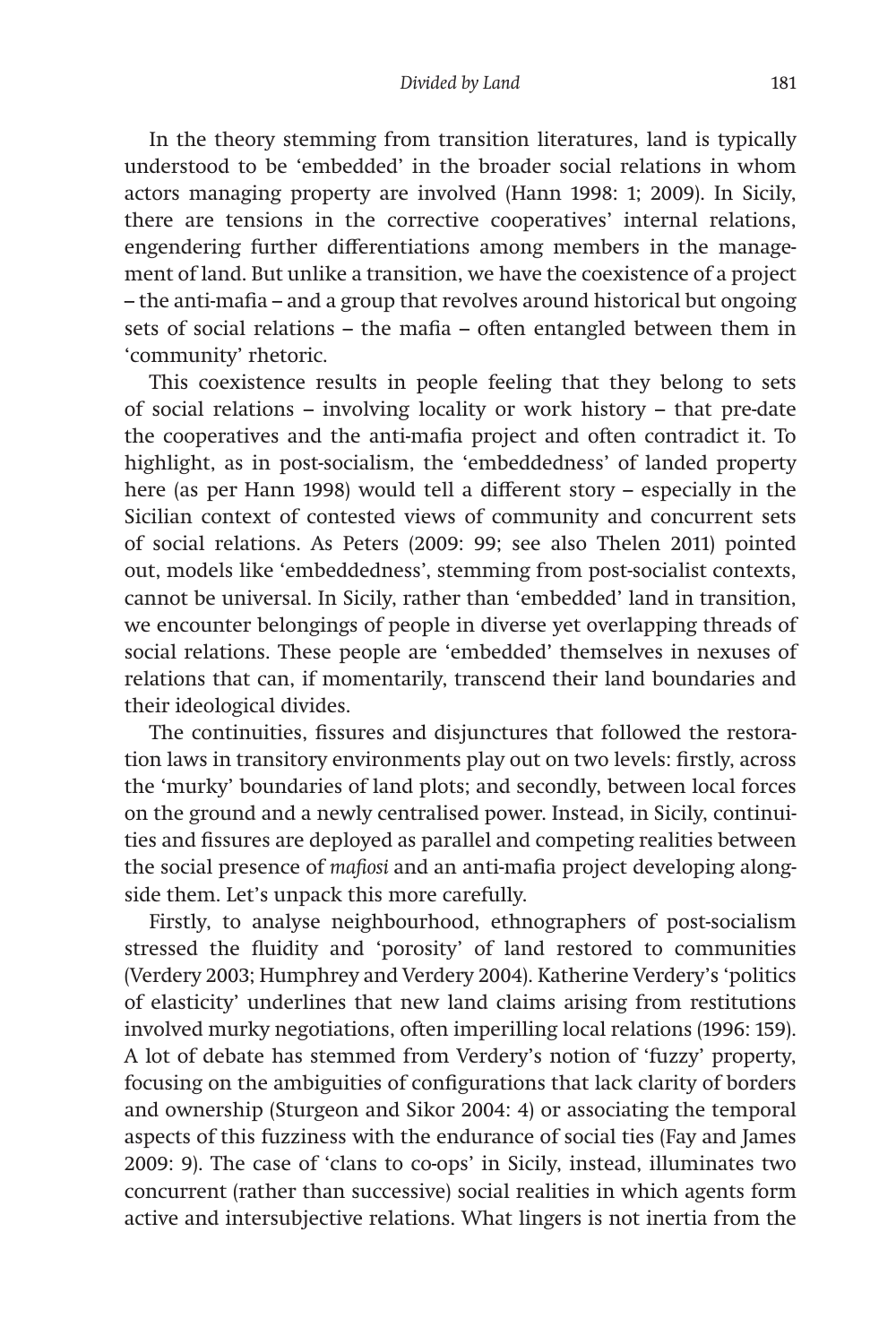past. Clans are not gone, giving way to co-ops fully, although their land is bestowed to the co-ops (Bucchieri 2003). In these concurrent and even competing realities, the fact that the anti-mafia project and mafiafamiliarity social relations are supposed to be mutually exclusive does not prevent the crossing over of (existing) categories of 'us' and 'them'. This crossing and its communication do not take place through a fuzziness of property (Sturgeon and Sikor 2004); in fact, the property categories (confiscated and *familiari*) are firm, and the way legal documentation supports them is not disputed (as shown in the Ciccio Torinese case). The contact between people does not take place through 'pores' across land plots but through a neighbourhood across different plots.

Secondly, while a discrepancy between local forces and the state is also central to the post-socialist literature, the Sicilian case elucidates their interrelation, especially in co-op administrators' practices. In Verdery's work, the distance between conception and execution of a land restoration law (2003: 380–82) appears beneficial, toting the side of local political elites, who enact laws in ways that deviate from the government's planning (2003: 388). Elsewhere – and proposing a *seeing like a mayor* approach, to complement Scott's *seeing like a state* one – Verdery notes that, in Romania, 'a local sphere obedient to central directives was a laughable image' (2002: 27; 2003). In line with Scott's overarching argument, the anthropology of local elites seems to underline the distance of the state's meaning from the imaginings of those supposed to enact its aim locally. Similarly, Creed points to the oxymoron of 'conflicting complementarity' between the state and locals' strategies in land restitution (1998: 8). The anti-mafia cooperatives' administrators, however, are endowed with a sense of the state's mission (as illustrated in Luca's words: 'These lands are not *just* plots; the state is invested in them'). In this process of protecting and ignoring what the state 'is seeing' on the local level, Sicilians are promised (and to an extent experience) a movement, from a 'malignant' private to a 'benign' public apparatus – from clans to co-ops. This also stands in contrast with post-socialism, where conflicts are produced because of a movement from the state to the private, 'from plan to clan' (Dunn 2004: 79).

Sicily's case, therefore, helps us situate belonging and difference in dynamic grounds. In Spicco Vallata, there are two different realities (the anti-mafia and mafia) that emerge and interact through the fact of geographical proximities. The cooperative members mediating this interaction belong to sets of relations that involve *both* mafia and anti-mafia. We encounter sets of categories that correspond to the concepts of the anti-mafia project (e.g., 'mafia') but also others that undermine it (e.g.,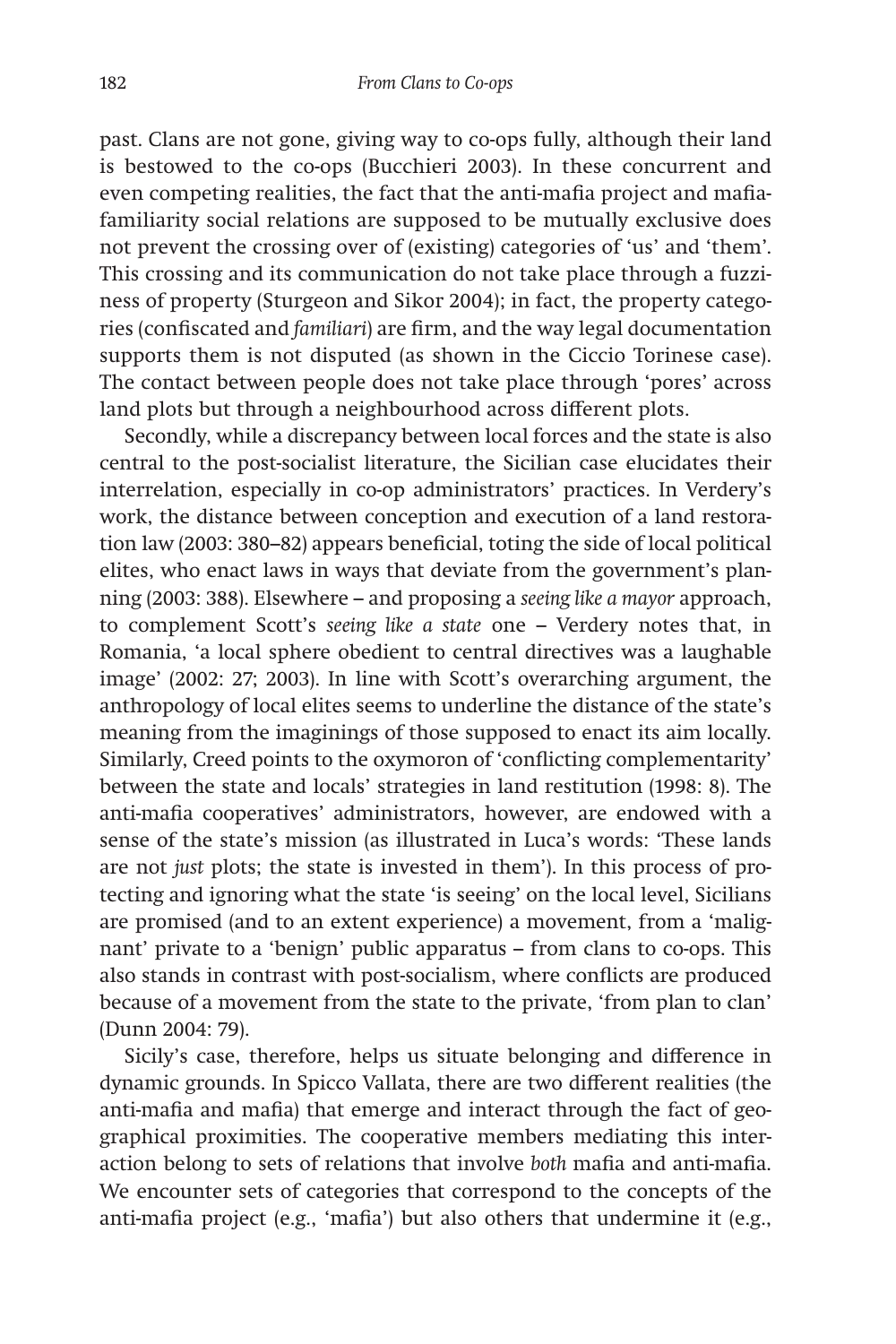locals, Palermitans, neighbours). They are all in constant renegotiation through neighbourliness, which consists of phone calls, memories and conflicts.

Neighbourhood bridges difference and similarity in the proximity between mafia and anti-mafia agents. It is not just the spatial fact of closeness (or even of social relations) but also the closeness of sets of relations that were not *supposed* to be close to each other in the first place because of the anti-mafia project's political nature. The spatial play-out of power struggles and difference is set on the stage of neighbourhood. This stands as the definition of uncomfortable neighbourhood – the socio-spatial proximity of two opposing sets of relations, with their respective views of the world, that emerges out of an interaction and a struggle over the souls of 'the community', that is, the people through which the antimafia tries to articulate to their project. These people, as the familiarity raised through a phone call might illustrate, can partake both in the antimafia project and in local sets of relations where *mafiosi* are present. In turn, this works as the definition of neighbourliness, which alleviates the uncomfortable condition of neighbourhood. A return to ethnographic discussion will illuminate this further.

## **Continuities with Uncomfortable Neighbours: Moral Borders and Lines of Contact**

In the story discussed earlier, I noted the contiguity with the Torineses' plots (confiscated and *familiare*) and the contact with Ciccio Torinese. Opting for a non-conflictual and 'civilised manner', cooperative members saw the *mafioso* through a prism of neighbourliness rather than sharp moral difference. It is through such communication that people of the manual workforce team actually experienced the boundaries of the confiscated plots as lines of contact. As Enzo told me, land plot neighbourhood was an 'issue made of people, not just borders'.

In fringe cases, administration members thought that it was impossible to establish any genuine contact with *mafiosi* neighbours: their actions, it was believed, would always be driven by treachery. Further, the members thought that the boundaries between the *familiare* and the confiscated plots needed to be defended. For most administration cooperative members, the *mafiosi* belonged, as Mina, its vice president, told me, to a 'different *universe*', marked by a separate capacity for moral judgement. In defending physical land boundaries and by invoking the authority of law, Mina expressed her sense of this utter difference, protecting what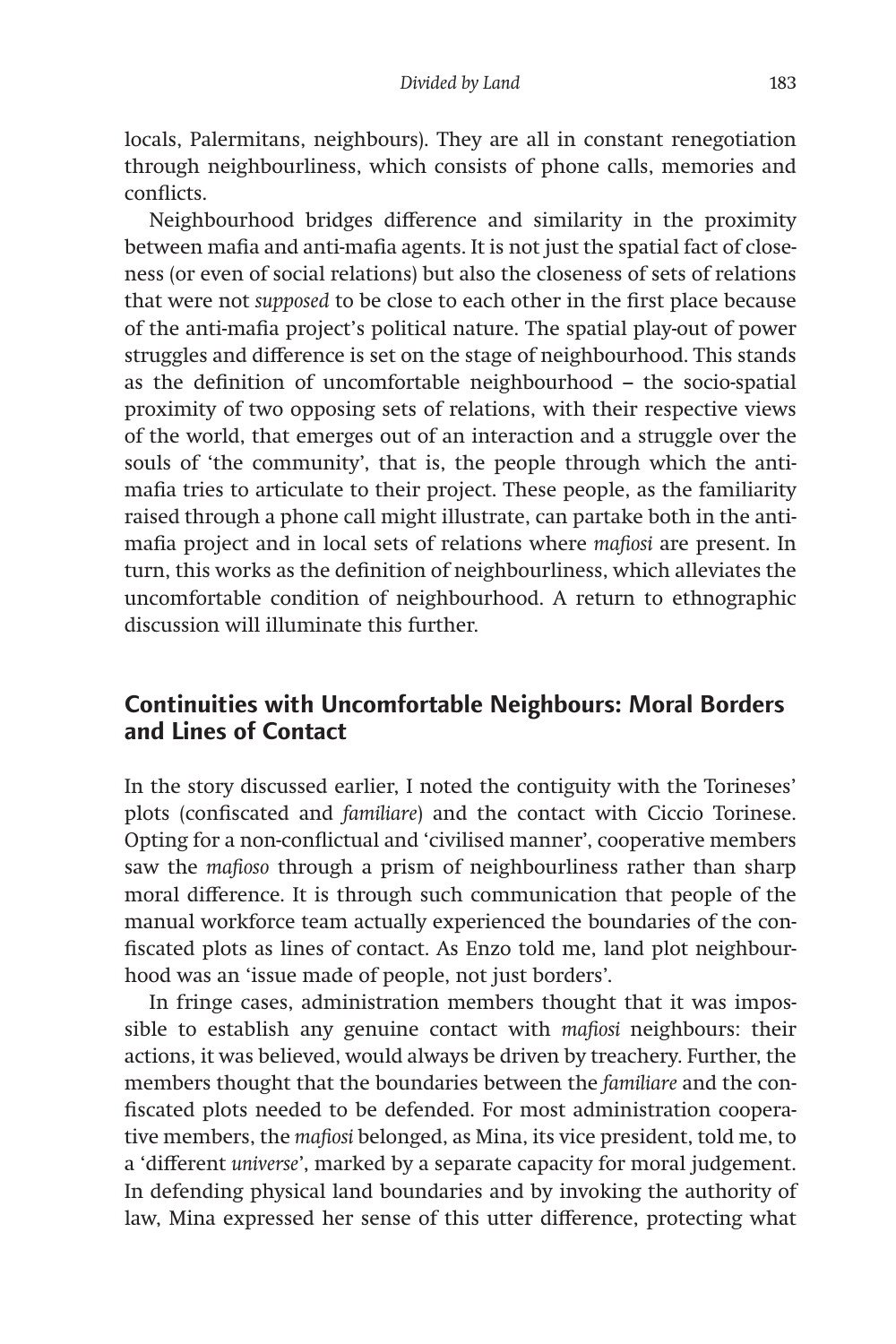she saw as the moral world of the cooperatives. For this reason, the general belief was that court action was the most appropriate solution to all problems regarding disputes with the mafia.

Some of the Falcone administration members, in fact, stated that dealing with plot boundaries was a strategy of 'defending their borders', while others expressed the view that land boundaries were akin to 'borders of morality and legality'. Sometimes, they explicitly asserted that 'the Italian state was represented' by and within the confines of their plots, therefore marking *familiare* land as not just 'non-state' but as a threatening, 'anti-state' land. As Silvio, the president of Falcone, put it in an interview, there was 'a lot to defend in our boundaries, not just land, but whatever both we and the state stand for, in Sicily'.

Many manual worker-members, on the other hand, felt some degree of familiarity with *mafiosi* and insisted that these ideas of the administration were out of kilter. As Pippo stated, adding ironic emphasis to the word 'mafia',

they [the administrators] think we border *The Mafia* [*faccimu confini con A Mafia*], some abstract thing; in fact, our plot neighbours are actually people from the village; yes, they are what they are, mafia and violent . . . once . . . , but they are farmers, people like anyone else around here, in the end of the day; they have their morals. And, after all, they are our neighbours.

The constitution of neighbourhood here is formed in shaky, intersubjective terms as workers and *mafiosi* are part of the same locality, sharing life conditions, despite the fact that they recognise gaps due to a violent history among them. Both administrators and manual workers relied upon terms that evoked a rhetoric of war: 'peaceful coexistence', 'boundaries', 'borderlines' and 'diplomacy'. These all constitute a range of metaphors, which implies that the process of cultivating the confiscated land was akin to experiencing the front line of a war. Workers did not use the war metaphor and did not vilify the *mafiosi*. Instead, based on a historical and current intersubjective understanding of neighbourhood as a continuum of plots, they felt that contact with *mafiosi* was the best way to resolve neighbours' problems.

On one occasion Adamo told me, 'We, people of the area, have been brought up close to our current neighbours, next door to them'. In this way, their opinion on strategising over relations with *mafiosi* took the past into account. Characteristically, the *Carabinieri* marshal from San Giovanni told me, regarding the relation between local mafia and the anti-mafia cooperatives, that 'they need to learn to live together' (*bisogna imparare il convivere*)*.* He argued that the current neighbourhood between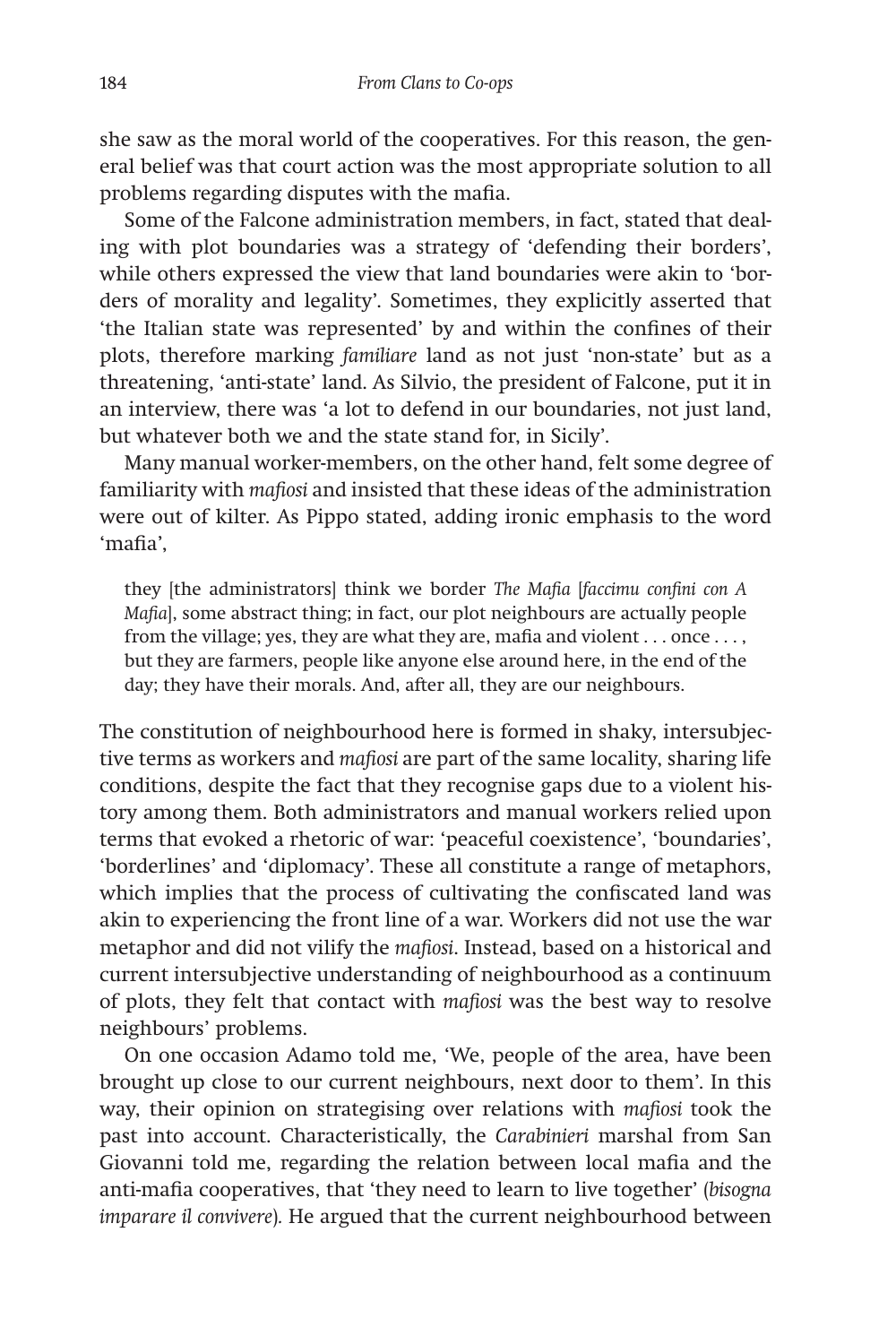co-op workers and *mafiosi* was an indication of how innocuous 'the anti-mafia' was: 'The cooperatives don't mean anything to the *mafiosi*; they don't bother them*.* The simple fact that they are working right next to Torinese, and he offers them water, for instance, means that the *mafiosi*  are just not bothered'.

An active neighbourhood is therefore central to this context, as even the *Carabinieri* officer frames relations through this model. The debates within cooperatives concern what to do with neighbours, who is wrong and who is right. The debate set by a state authority figure external to the co-ops shows how neighbourliness could shape the dynamics of antimafia altogether.

This illustrates that the administrators thought of the plot boundaries as borders for their moral universes, while manual workers did not discount the possibility of contact with *mafiosi.* Indeed, to a certain degree, they recognised them as 'valid' and potentially moral people. This was rooted in these locals' common experiences with many *mafiosi* before the confiscations: their tolerance of *mafiosi* was continuous with these werelationships constructed on through the experiences of living together (*convivere*) with them in the village before the arrests and confiscations. Through this living together and the establishment of a we-relationship predating the cooperatives, neighbourliness developed among them. As a result, the Consortium's attempts to establish, via the confiscations, a local separation of *mafiosi* from anti-mafia people was not successful.

Neighbourliness meant that turbulent moments with *mafioso* neighbours were resolved through face-to-face meetings. It came to be accepted not only that such a neighbour had a right to ask for a discussion *in quattro occhi, come signori* (face to face, like gentlemen) but also that he could be law-abiding and that his immediate claims might be sound. This face-to-face contact, workers thought, was dignified and gave a sense of good neighbourliness relations, expected from both sides. In this way, they understood social neighbourliness as the mutual constitution of an intersubjective relation stemming from land proximity. Piero, a worker, often de-essentialised *mafiosi* by respecting the documentation that they used to support their legal claims rather than immediately suspecting them. He fiercely criticised the 'zero-tolerance' stance of his administrator colleagues, which he found 'neither polite nor fair', but also counterproductive:

Because of their lack of experience, these colleagues don't know how to work these things out.  $\dots$  We really have to show that we do not fear contact. What they do, instead, is to just express distress. . . . They have to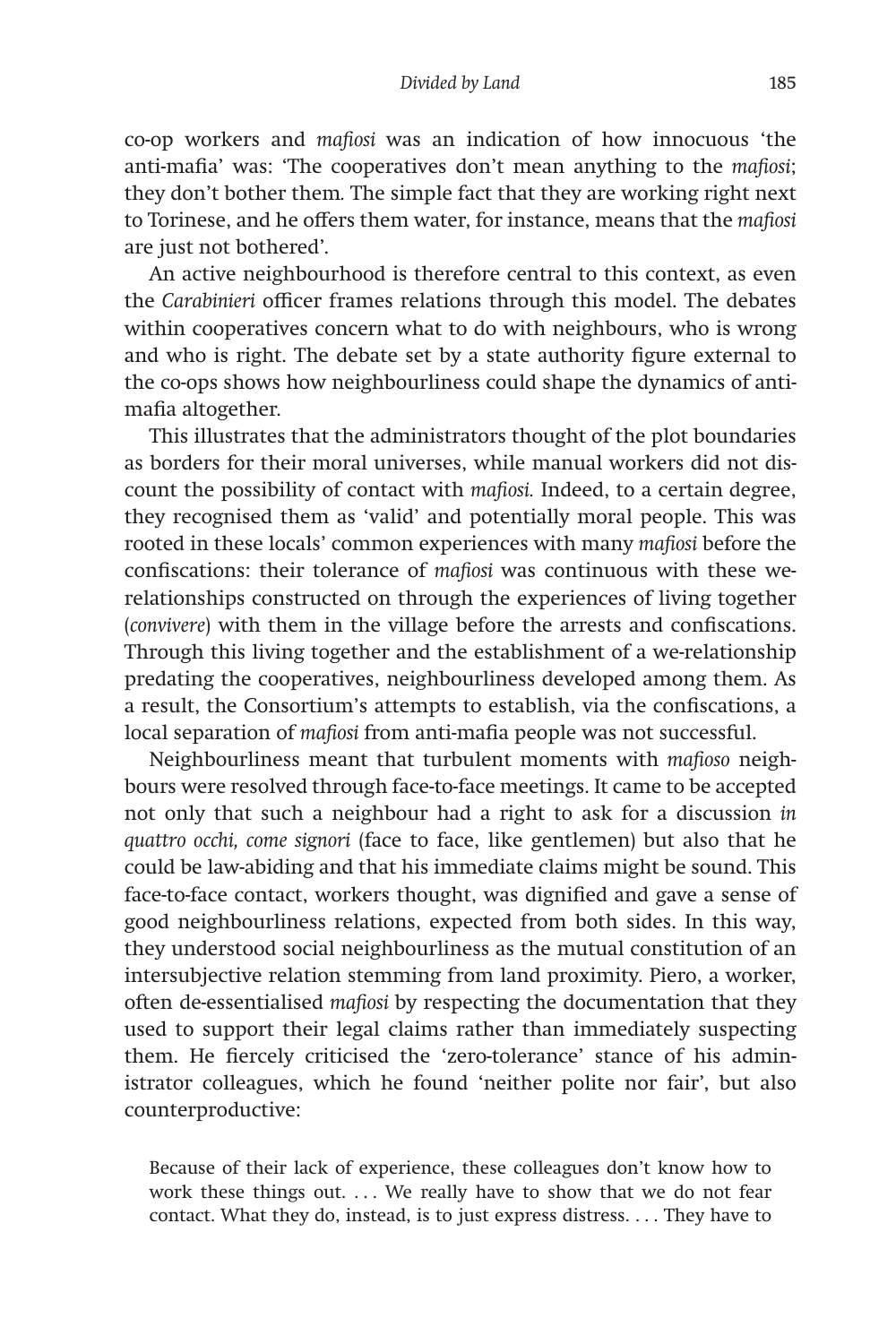see what the ex-proprietor wants, when he approaches them, right there, at the plot. It is a matter of being civilised.

Paying attention to the damage done to local social relations because of the confiscations of certain plots and the non-confiscation of others reveals an interplay between different ideas of neighbourhood. This is based on what a tract's boundaries stand for: moral borders or lines of possible contact. This differentiation mirrors the different values privileged by each co-op member's group. The actual experience of working the land, as suggested by workers, points to a different understanding of neighbourhood than that held by administrators.

The administrators, by and large, subjugated the moral judgement to the political project. The workers, while acknowledging the political project, retained an autonomy of their senses of morality from the political. That autonomy has the shape of precedence over the history of social relationships and to the intersubjective condition of neighbourhood, the way they experience it. Social relations endured and, in fact, were reproduced throughout this patchwork of different pieces of land. In the earlier cases, nevertheless, there were different, divergent senses of how plot boundaries were important affirmations of moral behaviour and of local codes of conduct. Land boundaries represented more than the materialisations of a legal scheme: they also become signifiers of contact with locals and *mafiosi.*

For the anti-mafia administrators, *mafiosi* and their land plots are matter out of place; they were not supposed to be there. The fact that they *are* is the beginning of the act on stage. What has been under question in this analysis is who is proximate to whom among and across the social categories (*mafiosi*, workers, co-op administrators). Difference among cooperative members and between cooperative members and their neighbours is rooted in the fact that *mafiosi* are active actors on the ground. My argument poses an idea of neighbourhood that is experienced in – to an extent – intersubjective ways, to understand how the actors' belonging within one group did not impede them from social interactions with (the) other(s).

## **Towards an Anthropology of Neighbourliness**

Like borders of a state, the plots' boundaries represented for administrators a clear division (between mafia and anti-mafia) that would be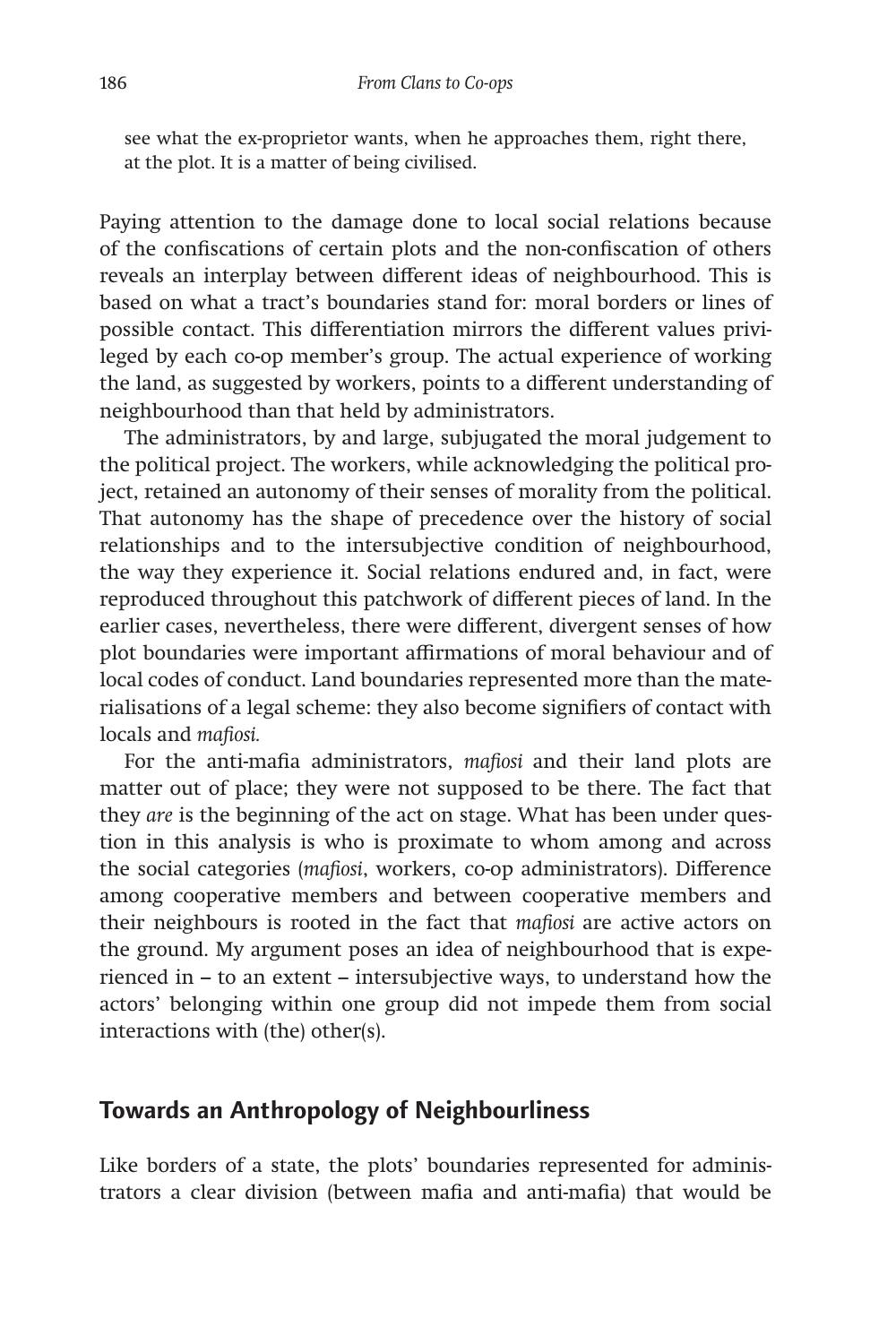threatened by social paths of contact connecting the un-confiscated and confiscated land. Invisible borders were set around impalpable structures of 'immaterial but objective' (to nod towards Marx) relationality: gossip, kinship, food ideology. But land bordering was obviously more tangible, both as a separating and as a linking factor. Legal-political projects of land change, such as the anti-mafia (the way administrators served its cause), operate on the assumption of a moral unity of cause – which they realise on grounds they cannot count on (Mundy 2007). The familiarity of neighbourhood breaks the unity of the moral, the political and the legal into its various threads. These threads, visible through the prism of neighbourliness, are composed of sets of social relations that pre-date the cooperatives and the anti-mafia project.

This argument is a contribution to an anthropological take on proximity and the narcissism of minor differences between enemies bordering each other (Blok 1999). Regarding projects of land reform, it stands as an analytical theme with general validity, beyond pointing to the existence of actors' empirical differences on the ground. Difference is mitigated via the threads of sociality that permeate the application of the project. While on paper, mafia and anti-mafia are categories developing on opposite sides of land boundaries; on the ground they are both pregnant with sets of social relations crossing these boundaries. Local people then see land as the fulcrum of these relations; in land's palimpsest, overlapping relations build onto each other, as past obligations persist into the post-confiscation period. A seeing like a state (Scott 1998) approach cannot fully account for this situation. In Sicily, although the confiscations brought rupture, continuities persisted, and they materialised in the neighbourliness of plots and people, not so much *in the face of* the radical legislation's rupture as, indeed, *because of* that rupture.

The confiscations brought mafia and anti-mafia together while attempting to neatly separate them. While unifying claims to community or activism eventually divided co-op people (like elsewhere, see Nuijten 2003), further fragmenting the cooperatives, constituting property on two opposing sets of legal claims actually had surprisingly unifying results. This oxymoron established the existence of concurrent, sometimes overlapping, state and mafia. It marks a difference from Scott's approach as it poses a critique to a unidirectional politics of the institutional gaze. In Sicily, *mafiosi* are active players, who have their own property agendas. Rather than being solely the messy result of, as per Scott, a powerful state's policy, neighbourliness with *mafiosi* is an intersubjective social configuration in which some people from the cooperatives engag, with reluctance. Unlike radical high modernism (and its socialist expressions),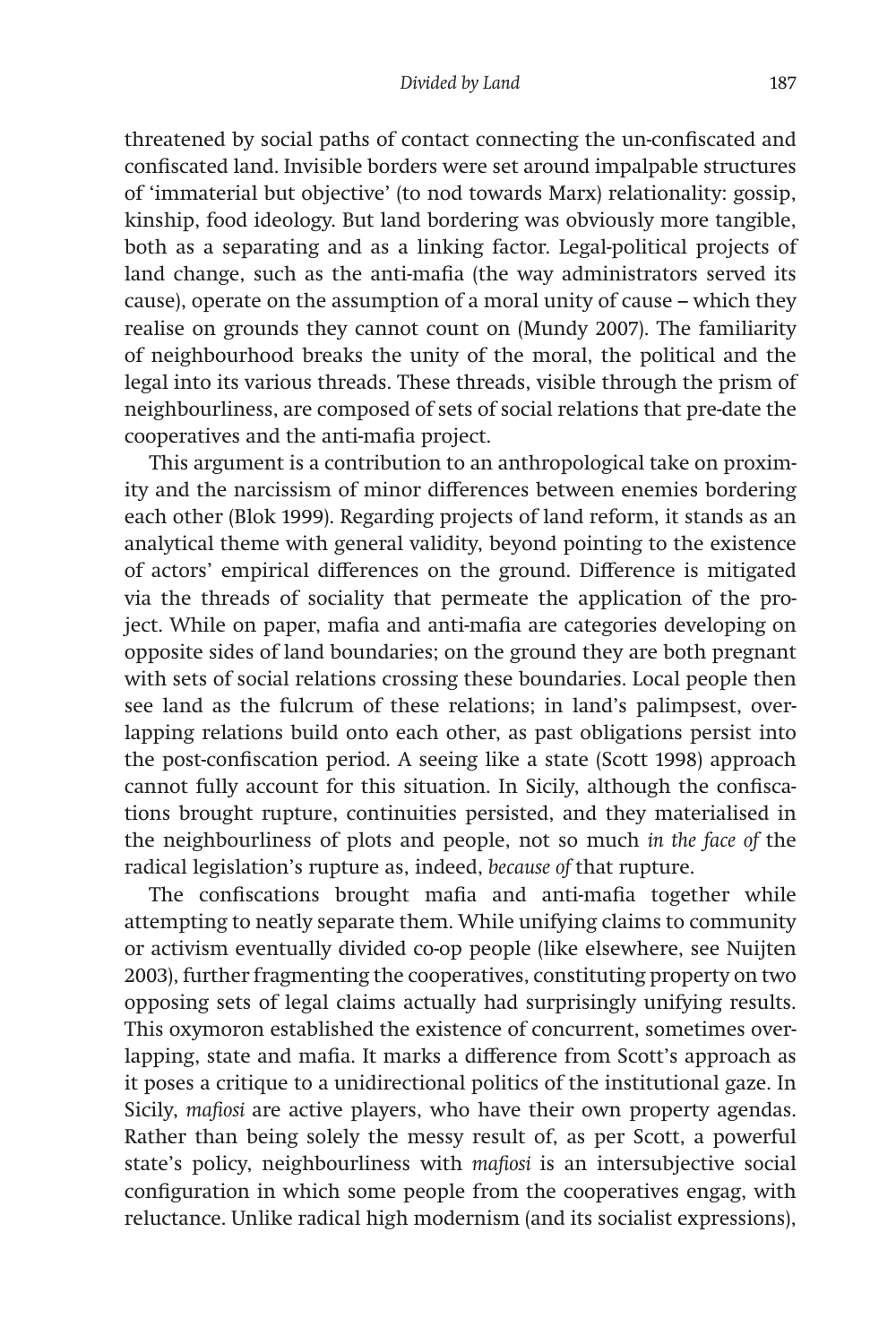the permeability of *mafiosi* in the landed landscape is posed as an ongoing renegotiation of the state's appropriation and the cooperatives' use of land.

These social relations developing around land are not mediated, as in the post-socialist literature, through 'messy' or 'blurry' boundaries on the ground. Boundaries, of course, do seem blurry to the administrators, who thought instead that a recognition of their neighbours as valid actors would jeopardise the state's project (the state 'invested in this land', as Luca would have it). To see land boundaries as 'blurred' and, by association, landed property rights as 'fuzzy' (as per Verdery), implies acknowledging an original state of firmness or the capacity to standardise these rights. This idea solidifies a view of the 'thingness' of property itself (Beckman and Beckman 2006; Dorondel 2009). Rather, boundaries present conflicting obligations and sets of expectations. Relations do not take place through a 'porosity' of the land (as in Verdery's work) but through neighbourliness. The boundaries are not porous; they are just prone to permeating relations and senses of neighbourliness and are informed by histories of work relations and sharing of locality that make workers implicitly recognise their *mafiosi* neighbours as moral agents.

The laws of restitution, as well as the restituted lands, share a situated domain. The political side of land restitutions is an underlying feature of some of the post-socialist debate. However, it is typically framed in a meta-narrative following (and ditching) 'socialism' – an organisation of property that collapsed alongside its political upkeep. Restitutions 'attempted to create the status pro ante' – returning land to individuals claiming it on the basis of pre-socialist rights (Verdery 1996: 133–36). Unlike this situation, mafia is still a salient phenomenon in Sicily. The post-socialist 'perpetuated political interpretation of agriculture' (Creed 1998: 219) takes place, in Sicily, precisely because of the actual, grounded experience of mafia; the project is one of *anti*- (not post-)mafia.

'Anti-mafia' is less rigid a worldview than it looks because people who partake in it obtain different views and follow different practices vis-à-vis their neighbours than those ascribed to them from the project. While the proximity literature takes difference as largely already constructed, I show the dynamics of proximity/neighbourhood where the actual social boundaries and the very ways to draw them are under dispute. My analysis of the dynamics of neighbourliness turns from the spatial outcome of existing social divisions into the realm in which these divisions, and by implication the meaning and ascription of neighbourhood (and its moral and political and obligations), takes shape through interactions and social processes.